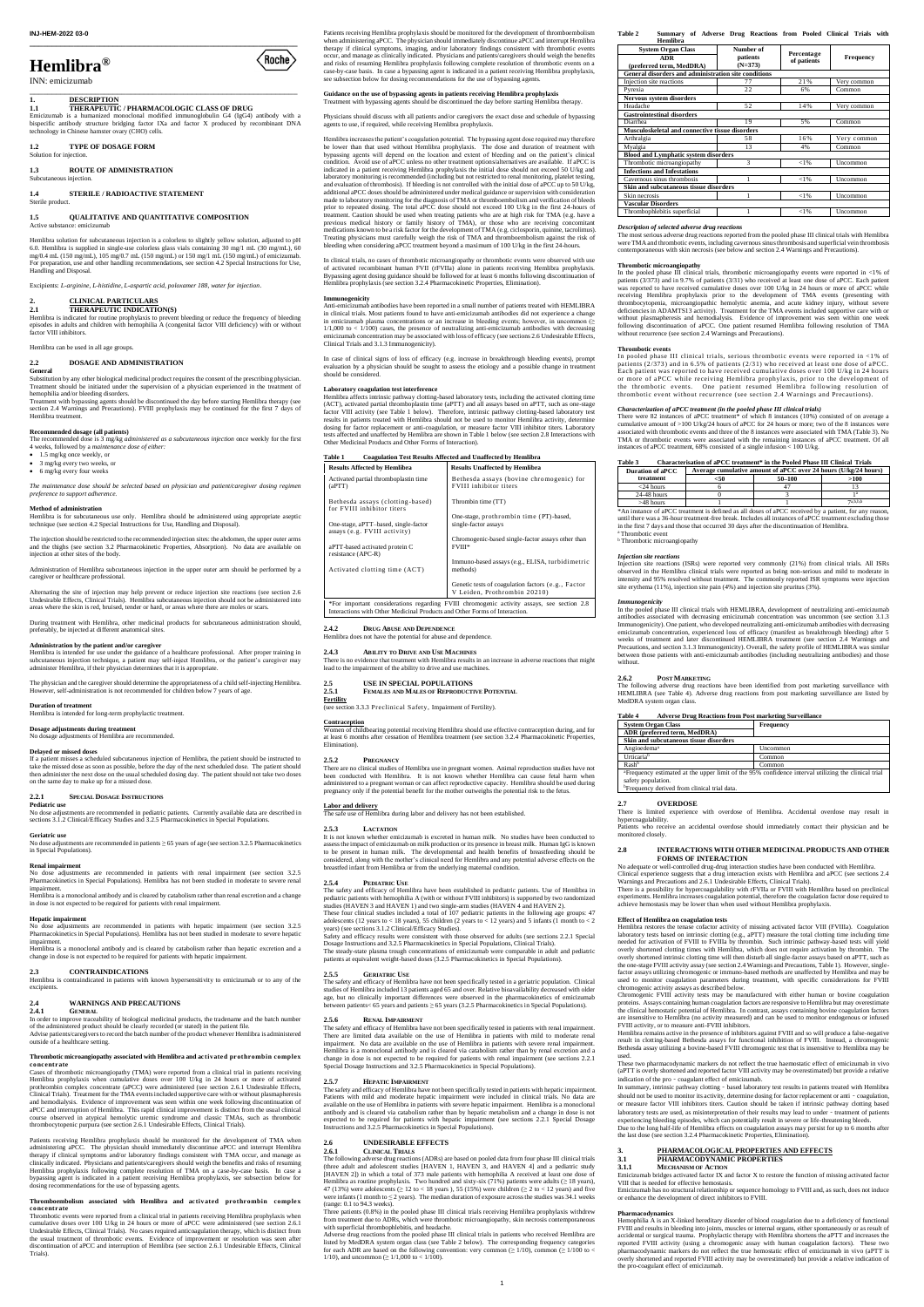#### **3.1.2 CLINICAL / EFFICACY STUDIES**

The efficacy of Hemlibra for routine prophylaxis in patients with hemophilia A with or without inhibitors was evaluated in four clinical studies (three adult and adolescent studies [HAVEN 3, HAVEN 1, and HAVEN 4] and a pediatric study [HAVEN 2]).

The HAVEN 3 study was a randomized, multicenter, open-label, phase III clinical study in 152 adult and adolescent males (aged ≥12 years and ≥ 40 kg) with hemophilia A without FVIII inhibitors who previously received either episodic ("on demand") or prophylactic treatment with FVIII. Patients received subcutaneous Hemlibra, 3 mg/kg once weekly for the first four weeks followed by either 1.5 mg/kg once weekly (Arms A and D) or 3 mg/kg every two weeks (Arm B) thereafter, or no prophylaxis (Arm C). Patients in Arm C could switch to Hemlibra (3 mg/kg every two weeks) after completing at<br>least 24 weeks without prophylaxis. For Arms A and B dose up-itiration to 3 mg/kg weekly was allowed<br>after 24 weeks for pati clinically significant bleeds occurring at steady state). Arm D patients could up-titrate after the second qualifying bleed. At the time of the analysis, five patients underwent up-titration of their maintenance and the maintenance maintenance and their maintenance and their maintenance maintenance maintenance and their mainten

#### **Clinical Studies in Adult and Adolescent Patients HAVEN 3**

dose. Eighty-nine patients previously treated with episodic ("on demand") FVIII were randomized in a 2:2:1 ratio to receive Hemlibra either once weekly (Arm A; N = 36), every two weeks (Arm B; N = 35) or no prophylaxis (Arm C; N = 18), with stratification by prior 24-week bleed rate (< 9 or ≥ 9). Sixty-three patients previously treated with prophylactic FVIII were enrolled into Arm D to receive Hemlibra (1.5 .<br>mg/kg once weekly).

The primary objective of the study was to evaluate in patients previously treated with episodic FVIII the efficacy of prophylactic Hemlibra weekly (Arm A) or every two weeks (Arm B) compared to no prophylaxis (Arm C) based on the number of bleeds requiring treatment with coagulation factors (see<br>Table 5). Other objectives of the study included evaluation of the randomized comparison of Arms A<br>or B and Arm C for the spontaneous bleeds, joint bleeds, and target joint bleeds (see Table 6). Patient treatment preference was<br>also assessed using a preference survey.<br>The efficacy of Hemlibra prophylaxis was also compared with previous prophy

The HAVEN 1 study was in a randomized, multicenter, open-label clinical study in 109 adolescent and adult males (aged ≥12 years old and ≥40kg) with hemophilia A with factor VIII inhibitors who had previously received either episodic ("on demand") or prophylactic treatment with bypassing agents.<br>In the study, patients received weekly Hemlibra prophylaxis (Arms A, C, and D) — 3 mg/kg once weekly for 4 weeks followed by 1.5 mg/kg once weekly thereafter — or no prophylaxis (Arm B). Patients randomized to Arm B could switch to Hemlibra prophylaxis after completing at least 24 weeks<br>without prophylaxis. Dose up-titration to 3 mg/kg once weekly was allowed after 24 weeks on Hemlibra<br>prophylaxis for p clinically significant bleeds occurring at steady state). During the study, two patients underwent up-<br>titration of their maintenance dose to 3 mg/kg once weekly.<br>Fifty-three patients previously treated with episodic (on-

a 2:1 ratio to receive Hemlibra prophylaxis (Arm A) or no prophylaxis (Arm B), with stratification by prior 24-week bleed rate ( $\leq 9$  or  $\geq 9$ )

prior 24-week bleed rate  $(< 9 \text{ or } \ge 9)$ .<br>Forty-nine patients previously treated with prophylactic bypassing agents were enrolled in Arm C to<br>Forcy-nine patients previously treated with explodies ("on-demand")<br>bypassing a demand) bypassing agents the treatment effect of weekly Hemlibra prophylaxis compared with no<br>prophylaxis (Arm A vs. Arm B) on the number of bleeds requiring treatment with coagulation factors<br>over time (minimum of 24 week of the randomized comparison of Arms A and B were the efficacy of weekly Hemlibra prophylaxis in reducing the number of all bleeds, spontaneous bleeds, joint bleeds and target joint bleeds (see Table 8), as well as assessing patient-reported health-related quality of life (HRQoL) and health status (see Tables 12 and 13).

(Arm D) in patients who had participated in a non-interventional study (NIS) prior to enrollment (see Table 7). Only patients from the NIS were included in this comparison, because bleed and treatment data were collected with the same level of granularity as used in HAVEN 3.

The efficacy of weekly Hemlibra prophylaxis compared with previous prophylactic bypassing agents<br>was also evaluated in patients who had participated in the NIS prior to enrollment (Arms C) (see Table<br>9). Only patients from collected with the same level of granularity as that used in HAVEN 1.

#### **HAVEN 1**

The primary objective of the study was to evaluate the efficacy of Hemlibra prophylaxis in maintaining<br>adequate bleed control, given every four weeks based on treated bleeds (see Table 5). Other objectives<br>were to evaluate assessed using a preference survey.

In the HAVEN 3 clinical study intra-patient analysis, Hemlibra prophylaxis resulted in a statistic significant ( $p<0.0001$ ) reduction (68%) in bleed rate for treated bleeds compared with previous FVIII prophylaxis collected in the NIS prior to enrollment (see Table 7).

#### **HAVEN 4**

Hemlibra was investigated in a single arm, multicenter, phase III clinical study in 41 adult and adolescent males (aged ≥ 12 years and ≥ 40 kg) with hemophilia A with or without FVIII inhibitors who previously received either episodic ( "on demand") or prophylactic treatment with FVIII or bypassing agents. Patients received Hemlibra prophylaxis – 3 mg/kg once weekly for four weeks followed by 6 mg/kg every four weeks thereafter.

#### **Adults and Adolescents Efficacy Results**

 $\overline{\text{ophylaxis}}$  with respect to rate of treated bleeds are shown in Table 5.

**Table 5 HAVEN 3, HAVEN 1 and HAVEN 4: Annualized Bleed Rate (Treated Bleeds – Primary Endpoint) with Hemlibra Prophylaxis in Patients ≥ 12 Years of Age with or without Factor VIII Inhibitors**

> Additional analyses for HAVEN 1 to assess long term control of bleeds with Hemlibra prophylaxis were conducted using 12-week treatment intervals up to week 72. When ABR for treated bleeds was assessed<br>over 12-week intervals the mean ABRs decreased over time and the improvement was sustained up to<br>week 72, while the median term efficacy of Hemlibra prophylaxis. The mean and median calculated ABRs for treated bleeds are shown in Table 9.

#### **Table 9 HAVEN 1: Annualized Bleed Rate with Hemlibra Prophylaxis per 12-Week Intervals in Patients ≥ 12 Years of Age with Factor VIII Inhibit**

| End-<br>point                                                     | <b>HAVEN 3</b>                   |                                                                                                                             | <b>HAVEN1</b>                                                 |                                              | <b>HAVEN</b><br>$\boldsymbol{4}$                    |                                         |
|-------------------------------------------------------------------|----------------------------------|-----------------------------------------------------------------------------------------------------------------------------|---------------------------------------------------------------|----------------------------------------------|-----------------------------------------------------|-----------------------------------------|
|                                                                   | Arm C:<br>No<br>Prophy<br>-laxis | Arm A:<br>Hemlibra<br>$1.5 \text{ mg/kg}$<br>weekly                                                                         | Arm B:<br>Hemlibra<br>$3.0 \text{ mg/kg}$<br>every 2<br>weeks | Arm B:<br>N <sub>0</sub><br>Prophy<br>-laxis | Arm A:<br>Hemlibra<br>$1.5 \text{ mg/kg}$<br>weekly | Hemlibra<br>6 mg/kg<br>every 4<br>weeks |
|                                                                   | $(N=18)$                         | $(N = 36)$                                                                                                                  | $(N = 35)$                                                    | $(N=18)$                                     | $(N = 35)$                                          | $(N = 41)$                              |
| Median<br>Efficacy<br>Period<br>(weeks)                           | 24.0                             | 29.6                                                                                                                        | 31.3                                                          | 24.0                                         | 29.3                                                | 25.6                                    |
| <b>Treated Bleeds</b>                                             |                                  |                                                                                                                             |                                                               |                                              |                                                     |                                         |
| ABR<br>(95% CD <sup>a</sup>                                       | 38.2<br>(22.9;<br>63.8)          | 1.5<br>(0.9; 2.5)                                                                                                           | 1.3<br>(0.8; 2.3)                                             | 23.3<br>(12.3;<br>43.9)                      | 2.9<br>(1.7; 5)                                     | 2.4<br>(1.4; 4.3)                       |
| %<br>reduction<br><b>VS</b><br>episodic<br>treatment<br>(95% CI). | NA                               | 96%<br>$(92.5\%);$<br>98.0%),                                                                                               | 97%<br>$(93.4\%);$<br>98.3%),                                 | NA                                           | 87%<br>$(72.3\%);$<br>94.3%),                       | <b>NA</b>                               |
| p-value                                                           |                                  | < 0.0001                                                                                                                    | < 0.0001                                                      |                                              | < 0.0001                                            |                                         |
| %<br>patients<br>with 0<br>bleeds<br>(95% CI)                     | 0.0<br>(0.0)<br>18.5)            | 55.6<br>(38.1; 72.1)                                                                                                        | 60.0<br>(42.1)<br>76.1)                                       | 5.6<br>(0.1)<br>27.3)                        | 62.9<br>(44.9)<br>78.5)                             | 56.1<br>(39.7)<br>71.5)                 |
| %<br>patients<br>with $0-3$<br>bleeds<br>(95% CI)                 | 5.6<br>(0.1;<br>27.3)            | 91.7<br>(77.5; 98.2)                                                                                                        | 94.3<br>(80.8)<br>99.3)                                       | 11.1<br>(1.4;<br>34.7)                       | 85.7<br>(69.7)<br>95.2)                             | 90.2<br>(76.9;<br>97.3)                 |
| Median<br><b>ABR</b><br>(IOR)                                     | 40.4<br>(25.3)<br>56.7           | $\Omega$<br>(0; 2.5)<br>$ABR =$ annualized bleed rate; CI = confidence interval; IQR = interguartile range, 25th percentile | $\mathbf{0}$<br>(0; 1.9)                                      | 18.8<br>(13.0;<br>35.1)                      | $\mathbf{0}$<br>(0; 3.7)                            | $\Omega$<br>(0; 2.1)                    |

to 75th percentile; NA = not applicable; <sup>a</sup> Based on negative binomial regression mode

#### **HAVEN 3**

 $ABR =$  Annualized Bleed Rate; CI = confidence interval; RR = rate ratio; IQR =interquartile range 25th percentile to 75th percentile

Efficacy results for the HAVEN 4 clinical study are summarized below. Forty-one patients ≥12 years old were evaluated for efficacy with a median observation time of 25.6 weeks (range: 24.1 – 29.4 weeks). The efficacy results of Hemlibra prophylaxis every four weeks with respect to rate of treated bleeds, all bleeds, treated spontaneous bleeds, treated joint bleeds, and treated target joint bleeds are shown in Table 11.

The efficacy results of Hemlibra prophylaxis compared with no prophylaxis with respect to rate of treated bleeds, all bleeds, treated spontaneous bleeds, treated joint bleeds, and treated target joint bleeds are shown below in Table 6.

# **Table 6 HAVEN 3: Annualized Bleed Rate with Hemlibra Prophylaxis Arm versus No Prophylaxis Arm in Patients ≥ 12 Years of Age without Factor VIII Inhibitors**

Patients exposed to Hemlibra started with a loading dose of 3 mg/kg/week for 4 weeks. ABR= Annualized Bleed Rate; CI= confidence interval; IQR=interquartile range, 25th percentile to 75th percentile;  $Q4W =$  once every four week prophyla

| <b>Endpoint</b>                              | Arm C:<br>No Prophylaxis<br>$(N = 18)$ | Arm A:<br>Hemlibra 1.5 mg/kg<br>weekly<br>$(N = 36)$ | Arm B:<br>Hemlibra 3 mg/kg<br>every 2 weeks<br>$(N = 35)$ |
|----------------------------------------------|----------------------------------------|------------------------------------------------------|-----------------------------------------------------------|
| <b>Treated Bleeds</b>                        |                                        |                                                      |                                                           |
| ABR<br>$(95\% \text{ CI})^{\text{a}}$        | 38.2 (22.9; 63.8)                      | 1.5(0.9; 2.5)                                        | 1.3(0.8; 2.3)                                             |
| % reduction (95% CI),<br>p-value             | NA                                     | 96% (92.5%; 98.0%),<br>< 0.0001                      | 97% (93.4%; 98.3%),<br>< 0.0001                           |
| % patients with 0<br>bleeds (95% CI)         | 0.0(0.0; 18.5)                         | 55.6 (38.1; 72.1)                                    | 60.0(42.1; 76.1)                                          |
| Median ABR (IQR)                             | 40.4 (25.3; 56.7)                      | 0(0; 2.5)                                            | 0(0; 1.9)                                                 |
| <b>All Bleeds</b>                            |                                        |                                                      |                                                           |
| <b>ABR</b><br>$(95\% \text{ CI})^{\text{a}}$ | 47.6 (28.5; 79.6)                      | 2.5(1.6; 3.9)                                        | 2.6(1.6; 4.3)                                             |
| % reduction (95% CI),<br>p-value             | <b>NA</b>                              | 95% (90.1%; 97%),<br>< 0.0001                        | 94% (89.7%; 97%),<br>< 0.0001                             |
| % patients with 0<br>bleeds (95% CI)         | 0(0.0; 18.5)                           | 50 (32.9; 67.1)                                      | 40 (23.9; 57.9)                                           |
| Median ABR (IQR)                             | 46.9 (26.1; 73.9)                      | 0.6(0; 3.9)                                          | 1.6(0; 4.0)                                               |
| <b>Treated Spontaneous Bleeds</b>            |                                        |                                                      |                                                           |
| <b>ABR</b><br>(95% CI) <sup>a</sup>          | 15.6 (7.6; 31.9)                       | 1.0(0.5; 1.9)                                        | 0.3(0.1;0.8)                                              |
| % reduction (95% CI),<br>p-value             | <b>NA</b>                              | 94% (84.9%; 97.5%),<br>< 0.0001                      | 98% (94.4%; 99.4%),<br>< 0.0001                           |
| % patients with 0<br>bleeds (95% CI)         | 22.2(6.4; 47.6)                        | 66.7 (49.0; 81.4)                                    | 88.6 (73.3; 96.8)                                         |
| Median ABR (IQR)                             | 10.8(2.1; 26.0)                        | 0(0; 1.3)                                            | 0(0; 0)                                                   |

<u>Adult and Adolescent Health-Related Outcomes Results</u><br>In HAVEN 1, health-related quality of life (HRQoL) for patients aged≥ 18 years was evaluated at Week<br>25 based on Haem-A-QoL questionnaire for adults (see Table 12). reliable measure of HRQoL.

| <b>Treated Joint Bleeds</b>            |                        |                                                                                                       |                                 |
|----------------------------------------|------------------------|-------------------------------------------------------------------------------------------------------|---------------------------------|
| ABR<br>$(95\% \text{ CI})^{\text{a}}$  | 26.5<br>(14.67; 47.79) | 1.1 (0.59; 1.89)                                                                                      | 0.9(0.44; 1.67)                 |
| % reduction (95% CI),<br>p-value       | NA.                    | 96% (91.5%; 98.1%),<br>< 0.0001                                                                       | 97% (93%; 98.5%),<br>< 0.0001   |
| % patients with 0<br>bleeds (95% CI)   | 0(0; 18.5)             | 58.3 (40.8; 74.5)                                                                                     | 74.3 (56.7; 87.5)               |
| Median ABR (IQR)                       | 21.3(14.5; 41.3)       | 0(0; 1.9)                                                                                             | 0(0; 1.3)                       |
| <b>Treated Target Joint Bleeds</b>     |                        |                                                                                                       |                                 |
| ABR<br>$(95\% \text{ CI})^{\text{a}}$  | 13.0(5.2; 32.3)        | 0.6(0.3; 1.4)                                                                                         | 0.7(0.3; 1.6)                   |
| % reduction (95% CI),<br>p-value       | NA                     | 95% (85.7%; 98.4%),<br>< 0.0001                                                                       | 95% (85.3%; 98.2%),<br>< 0.0001 |
| % patients with 0<br>bleeds (95% CI)   | 27.8 (9.7; 53.5)       | 69.4 (51.9: 83.7)                                                                                     | 77.1 (59.9; 89.6)               |
| Median ABR (IQR)                       | 12.8(0; 39.1)          | 0(0; 1.4)                                                                                             | 0(0; 0)                         |
| 75th percentile; $NA = not$ applicable |                        | $ABR =$ annualized bleed rate; CI = confidence interval; IQR = interguarile range, 25th percentile to |                                 |

a<br>Based on negative binomial regression model

## **Table 7 HAVEN 3: Intra-Patient Comparison of Annualized Bleed Rate (Treated**

In HAVEN 3 and HAVEN 4, patients who received Hemlibra (once weekly, every two weeks or every<br>four weeks) reported whether they preferred subcutaneous Hemlibra, their prior IV treatment or had no<br>preference at week 17. Of of 95 patients (93.7%) reported preferring Hemlibra to their prior IV treatment, and specifically 45 of 46 patients (97.8%) preferred Hemlibra to their prior prophylactic FVIII treatment. In HAVEN 4, all 41 patients (100%) responded to the preference questionnaire and reported preferring Hemlibra to their

**HAVEN 2 (Interim Analysis)** Hemlibra weekly prophylaxis was evaluated in a single-arm, multicenter, open-label clinical study in pediatric patients (age < 12 years old, or 12 to 17 years old weighing < 40 kg) with hemophilia A with<br>factor VIII inhibitors. Patients received Hemlibra prophylaxis at 3 mg/kg once weekly for the first four<br>weeks followed

The study evaluated the pharmacokinetics, safety, and efficacy including the efficacy of weekly<br>Hemlibra prophylaxis compared with previous episodic and prophylactic bypassing agent treatment in<br>patients who had participat

HAVEN 2 Efficacy Results (Interim Analysis)<br>At the time of the interim analysis, efficacy was evaluated in 59 pediatric patients who were < 12 years<br>of age and had been receiving weekly Hemlibra prophylaxis for at least 12 age 6 to < 12 years; 17 patients age 2 to < 6 years and four patients < 2 years old. Annualized bleed rate and percent of patients with zero bleeds were calculated for 59 patients and percent of patients was abover and the

| Bleeds) with Hemlibra Prophylaxis versus Previous FVIII Prophylaxis                                                                                                                      |                                                                     |                                                   |  |
|------------------------------------------------------------------------------------------------------------------------------------------------------------------------------------------|---------------------------------------------------------------------|---------------------------------------------------|--|
| Endpoint                                                                                                                                                                                 | <b>Arm DNIS: Previous</b><br><b>FVIII Prophylaxis</b><br>$(N = 48)$ | Arm D: Hemlibra<br>1.5 mg/kg weekly<br>$(N = 48)$ |  |
| Median Efficacy Period (weeks)                                                                                                                                                           | 30.1                                                                | 33.7                                              |  |
| <b>Treated Bleeds</b>                                                                                                                                                                    |                                                                     |                                                   |  |
| ABR (95% CI) <sup>a</sup>                                                                                                                                                                | 4.8(3.2; 7.1)                                                       | 1.5(1; 2.3)                                       |  |
| % reduction (95% CI), p-value                                                                                                                                                            | $68\%$ (48.6%; 80.5%), <0.0001                                      |                                                   |  |
| % patients with zero bleeds (95%)<br>CD                                                                                                                                                  | 39.6 (25.8: 54.7)                                                   | 54.2 (39.2: 68.6)                                 |  |
| Median ABR (IOR)                                                                                                                                                                         | 1.8(0; 7.6)                                                         | 0(0; 2.1)                                         |  |
| ABR = annualized bleed rate; $CI =$ confidence interval; $IQR =$ interguartile range, 25th percentile<br>to 75th percentile<br><sup>a</sup> Based on negative binomial regression model. |                                                                     |                                                   |  |

**HAVEN 1**

The efficacy results of Hemlibra prophylaxis compared with no prophylaxis with respect to rate of treated bleeds, all bleeds, treated spontaneous bleeds, treated joint bleeds, and treated target joint bleeds are shown in Table 8.

# **Table 8 HAVEN 1: Annualized Bleed Rate with Hemlibra Prophylaxis Arm versus No Prophylaxis Arm in Patients ≥ 12 Years of Age with Factor VIII Inhibitors**

 Treated bleeds: bleeds treated with bypassing agents. All bleeds:bleeds treated and not treated with bypassing agents. Patients exposed to emicizumab started with a loading dose of 3 mg/kg/week for 4 weeks. ABR= Annualized Bleed Rate; CI= confidence interval; IQR=interquartile range, 25th percentile to 75th percentile to 75th percentile to 75th percentile to 75th percentile to 75th percentile to 75th percentile to 75th percen

| <b>Endpoint</b>                                                                               | Arm B:                   | Arm A:                          |  |  |
|-----------------------------------------------------------------------------------------------|--------------------------|---------------------------------|--|--|
|                                                                                               | No Prophylaxis           | Hemlibra 1.5 mg/kg weekly       |  |  |
|                                                                                               | $N = 18$                 | $N = 35$                        |  |  |
| <b>Treated Bleeds</b>                                                                         |                          |                                 |  |  |
| ABR (95% CI)                                                                                  | 23.3 (12.33; 43.89)      | 2.9(1.69; 5.02)                 |  |  |
| % reduction (95% CI), p-value                                                                 |                          | $87\%$ (72.3%, 94.3%), < 0.0001 |  |  |
| % patients with 0 bleeds (95% CI)                                                             | 5.6(0.1; 27.3)           | 62.9 (44.9; 78.5)               |  |  |
| Median ABR (IQR)                                                                              | 18.8 (12.97; 35.08)      | 0(0; 3.73)                      |  |  |
| <b>All Bleeds</b>                                                                             |                          |                                 |  |  |
| ABR (95% CI)                                                                                  | 28.3 (16.79; 47.76)      | 5.5(3.58; 8.60)                 |  |  |
| % reduction (95% CI), p-value                                                                 |                          | $80\%$ (62.5%, 89.8%), < 0.0001 |  |  |
| % patients with 0 bleeds (95% CI)                                                             | 5.6(0.1; 27.3)           | 37.1 (21.5; 55.1)               |  |  |
| Median ABR (IQR)                                                                              | 30.2 (18.3; 39.4)        | 2(0; 9.9)                       |  |  |
| <b>Treated Spontaneous Bleeds</b>                                                             |                          |                                 |  |  |
| ABR (95% CI)                                                                                  | 16.8 (9.94; 28.30)       | 1.3(0.73; 2.19)                 |  |  |
| % reduction (95% CI), p-value                                                                 |                          | $92\%$ (84.6%, 96.3%), < 0.0001 |  |  |
| % patients with 0 bleeds (95% CI)                                                             | 11.1 (1.4; 34.7)         | 68.6 (50.7; 83.1)               |  |  |
| Median ABR (IQR)                                                                              | 15.2(6.6; 30.4)          | 0(0; 3.3)                       |  |  |
| <b>Treated Joint Bleeds</b>                                                                   |                          |                                 |  |  |
| ABR (95% CI)                                                                                  | 6.7 (1.99; 22.42)        | 0.8(0.26; 2.20)                 |  |  |
| % reduction (95% CI), p-value                                                                 | 89% (48%, 97.5%), 0.0050 |                                 |  |  |
| % patients with 0 bleeds (95% CI)                                                             | 50.0 (26.0; 74.0)        | 85.7 (69.7; 95.2)               |  |  |
| Median ABR (IQR)                                                                              | 1(0; 14.4)               | 0(0; 0)                         |  |  |
| <b>Treated Target Joint Bleeds</b>                                                            |                          |                                 |  |  |
| ABR (95% CI)                                                                                  | 3.0(0.96; 9.13)          | 0.1(0.03; 0.58)                 |  |  |
| % reduction (95% CI), p-value                                                                 |                          | 95% (77.3%, 99.1%), 0.0002      |  |  |
| % patients with 0 bleeds (95% CI)                                                             | 50.0 (26.0; 74.0)        | 94.3 (80.8; 99.3)               |  |  |
| Median ABR (IQR)                                                                              | 1(0; 6.5)                | 0(0; 0)                         |  |  |
| Confidence interval come from negative binomial regression (NBR) model and p-value from       |                          |                                 |  |  |
| Stratified Wald test, comparing bleed rate between specified arms.                            |                          |                                 |  |  |
| Arm B: includes no prophylaxis period only.                                                   |                          |                                 |  |  |
| Bleed definitions adapted based on ISTH criteria.                                             |                          |                                 |  |  |
| Treated bleeds= bleeds treated with bypassing agents.                                         |                          |                                 |  |  |
| All bleeds= bleeds treated and not treated with bypassing agents.                             |                          |                                 |  |  |
| Includes data before up-titration only, for patients whose dose was up-titrated.              |                          |                                 |  |  |
| Patients exposed to emicizumab started with a loading dose of 3 mg/kg/week for 4 weeks        |                          |                                 |  |  |
| ABR= Annualized Bleed Rate; CI= confidence interval; RR= rate ratio; IQR=interquartile range, |                          |                                 |  |  |
| 25th percentile to 75th percentile                                                            |                          |                                 |  |  |

In HAVEN 2, HRQoL for patients aged ≥ 8 to < 12 years was evaluated at week 25 based on the Haemo-QoL-SF questionnaire for children. The Haemo-QoL-SF is a valid and reliable measure of HRQoL (see Table 16)

|                             |                    | Time Interval from Start of Hemlibra treatment (Weeks) |                    |                 |                    |                    |
|-----------------------------|--------------------|--------------------------------------------------------|--------------------|-----------------|--------------------|--------------------|
|                             | $1 - 12$           | $13 - 24$                                              | $25 - 36$          | $37 - 48$       | $49 - 60$          | $61 - 72$          |
|                             | $(N = 109)$        | $(N = 108)$                                            | $(N = 93)$         | $(N = 93)$      | $(N = 57)$         | $(N = 42)$         |
| <b>Treated Bleeds</b>       |                    |                                                        |                    |                 |                    |                    |
| Mean<br>ABR<br>(95%)<br>CD. | 3.9<br>(1.1, 10.2) | 2.2<br>(0, 7.6)                                        | 0.9<br>(0, 5.5)    | 0.4<br>(0, 4.4) | 0.5<br>(0, 4.7)    | 0.6<br>(0, 4.9)    |
| Median<br>ABR<br>(IQR)      | (0, 4.4)           | $\Omega$<br>(0; 0)                                     | $\Omega$<br>(0; 0) | (0; 0)          | $\Omega$<br>(0; 0) | $\Omega$<br>(0; 0) |

In the HAVEN 1 clinical study intra-patient analysis, Hemlibra prophylaxis resulted in a statistically significant (p = 0.0003) reduction (79%) in bleed rate for treated bleeds compared with previous bypassing agent prophylaxis collected in the NIS prior to enrollment (see Table 10).

**Table 10 HAVEN 1: Intra-Patient Comparison of Annualized Bleed Rate (Treated Bleeds)** 

| with Hemlibra Prophylaxis versus Previous Bypassing Agent Prophylaxis                   |                                                                 |                                     |  |  |
|-----------------------------------------------------------------------------------------|-----------------------------------------------------------------|-------------------------------------|--|--|
| Endpoint                                                                                | <b>Arm CNIS: Previous Bypassing</b><br><b>Agent Prophylaxis</b> | Arm C: Hemlibra<br>1.5 mg/kg weekly |  |  |
|                                                                                         | $N=24$                                                          | $N=24$                              |  |  |
| Median Efficacy Period (weeks)                                                          | 32.1                                                            | 30.1                                |  |  |
| <b>Treated Bleeds</b>                                                                   |                                                                 |                                     |  |  |
| ABR (95% CI)                                                                            | 15.7 (11.08: 22.29)                                             | 3.3(1.33:8.08)                      |  |  |
| % reduction                                                                             | 79%                                                             |                                     |  |  |
| $(95\% \text{ CI})$ , p-value                                                           | $(51.4\%; 91.1\%), 0.0003$                                      |                                     |  |  |
| % patients with 0 bleeds (95%)                                                          | 12.5(2.7:32.4)                                                  | 70.8 (48.9; 87.4)                   |  |  |
| CD                                                                                      |                                                                 |                                     |  |  |
| Median ABR (IOR)                                                                        | 12.0 (5.73: 24.22)                                              | 0.0(0.00; 2.23)                     |  |  |
| Confidence interval come from negative binomial regression (NBR) model and p-value from |                                                                 |                                     |  |  |
| Stratified Wald test, comparing bleed rate between specified arms.                      |                                                                 |                                     |  |  |
| Later antique commonator data from non-interrestional (MIF) study DII00769              |                                                                 |                                     |  |  |

Intra-patient comparator data from non-interventional (NIS) study BH29768 Only patients who participated in the NIS BH29768 and in study BH29884 are included. Includes data before up-titration only, for patients whose dose was up-titrated.

Treated bleeds: bleeds treated with bypassing agents. Bleed definitions adapted based on ISTH criteria.

#### **HAVEN 4**

# **Table 11 HAVEN 4: Annualized Bleed Rate with Hemlibra Prophylaxis in Patients ≥ 12 Years of Age with or without Factor VIII Inhibitors**

|                                                                        | Hemlibra 6 mg/kg Q4W                              |                             |                           |  |  |  |
|------------------------------------------------------------------------|---------------------------------------------------|-----------------------------|---------------------------|--|--|--|
| <b>Endpoints</b>                                                       | <sup>a</sup> ABR<br>(95% CI)                      | <b>bMedian ABR</b><br>(IOR) | % Zero Bleeds<br>(95% CI) |  |  |  |
| $N =$                                                                  | 41                                                | 41                          | 41                        |  |  |  |
| <b>Treated Bleeds</b>                                                  | 2.4(1.4; 4.3)                                     | 0(0; 2.1)                   | 56.1 (39.7; 71.5)         |  |  |  |
| All Bleeds                                                             | 4.5(3.1; 6.6)                                     | 2.1(0; 5.9)                 | 29.3 (16.1; 45.5)         |  |  |  |
| <b>Treated Spontaneous Bleeds</b>                                      | 0.6(0.3; 1.5)                                     | 0(0; 0)                     | 82.9 (67.9; 92.8)         |  |  |  |
| <b>Treated Joint Bleeds</b>                                            | 1.7(0.8; 3.7)                                     | 0(0; 1.9)                   | 70.7 (54.5; 83.9)         |  |  |  |
| <b>Treated Target Joint Bleeds</b>                                     | 1.0(0.3; 3.3)                                     | 0(0; 0)                     | 85.4 (70.8; 94.4)         |  |  |  |
| <sup>a</sup> Calculated with negative binomial regression (NBR) model. |                                                   |                             |                           |  |  |  |
| <sup>b</sup> Calculated ABR                                            |                                                   |                             |                           |  |  |  |
|                                                                        | Bleed definitions adapted based on ISTH criteria. |                             |                           |  |  |  |
| Treated bleeds: bleeds treated with FVIII or rFVIIa                    |                                                   |                             |                           |  |  |  |

All bleeds: bleeds treated and not treated with FVIII or rFVIIa.

## **Adults and Adolescents Health-Related Outcome Measures**

The HAVEN adult and adolescent clinical studies evaluated patient-reported outcomes with several measures. The Haemophilia-Specific Quality of Life (Haem-A-QoL) questionnaire for adults (≥ 18<br>years) and its adolescent version (Haemo-QoL-SF, for 8 to <18 years) assessed hemophilia-related<br>quality of life in patients. F painful swellings, presence of joint pain, pain with movement, difficulty walking far and needing more<br>time to get ready) and Total Score (summary of all scores) were protocol defined endpoints of interest.<br>To measure chan In HAVEN 3 and 4, an assessment of patient preference for treatment, the Emicizumab Preference Survey (EmiPref), was used.

**Table 12 HAVEN 1: Change in Haem-A-QoL Physical Health Score with Hemlibra Prophylaxis versus No Prophylaxis in Patients (≥ 18 Years of Age) with Factor VIII Inhibitors at 25 Weeks**

| <b>Haem-A-OoL Scores</b><br>after 24 weeks          | Arm B:<br>No Prophylaxis                                                                | Arm A:<br>Hemlibra 1.5 mg/kg weekly |  |
|-----------------------------------------------------|-----------------------------------------------------------------------------------------|-------------------------------------|--|
|                                                     | $(N=16)$                                                                                | $(N=31)$                            |  |
| <b>Total Score</b>                                  |                                                                                         |                                     |  |
| n                                                   | 14 <sup>a</sup>                                                                         | 25 <sup>a</sup>                     |  |
| Adjusted mean                                       | 43.21                                                                                   | 29.2                                |  |
| Difference in adjusted<br>means $(95\% \text{ CI})$ | 14.01 (5.56, 22.45)                                                                     |                                     |  |
| p-value                                             | 0.0019                                                                                  |                                     |  |
| Physical Health Score (range 0 to 100)              |                                                                                         |                                     |  |
| n                                                   | 14 <sup>a</sup>                                                                         | 25 <sup>a</sup>                     |  |
| Adjusted mean                                       | 54.17                                                                                   | 32.61                               |  |
| Difference in adjusted<br>means $(95\% \text{ CI})$ |                                                                                         | 21.55 (7.89, 35.22)                 |  |
| p-value                                             | 0.0029                                                                                  |                                     |  |
| Arm B: includes no prophylaxis period only.         |                                                                                         |                                     |  |
|                                                     | Includes data before up-titration only, for patients whose dose was up-titrated.        |                                     |  |
|                                                     | Patients exposed to emicizumab started with a loading dose of 3 mg/kg/week for 4 weeks. |                                     |  |
| Lower scores are reflective of better HRQoL.        |                                                                                         |                                     |  |
|                                                     | Clinically meaningful difference: Total S. core: 7 registe: Physical Health: 10 registe |                                     |  |

Clinically meaningful difference: Total Score: 7 points; Physical Health: 10 points. <sup>a</sup>Only patients ≥18 years completed the Haem-A-QoL questionnaire.

#### **HAVEN 1 Health Status Outcomes**

In HAVEN 1, patients' health status was assessed according to the EuroQoL Five-Dimension-Five Levels Questionnaire (EQ-5D-5L). EQ-5D-5L is a valid and reliable measure of health status (see Table 13).

#### **Table 13 HAVEN 1: EQ-5D-5L Scores at Week 25**

| EO-5D-5L Scores at Week 25                                                                                                               | Arm B: episodic<br>bypassing agents | Arm A: Hemlibra<br>1.5 mg/kg weekly |  |
|------------------------------------------------------------------------------------------------------------------------------------------|-------------------------------------|-------------------------------------|--|
|                                                                                                                                          | $N=18$                              | $N = 35$                            |  |
| Visual Analogue Scale (VAS)                                                                                                              |                                     |                                     |  |
| n                                                                                                                                        | 16                                  | 29                                  |  |
| Adjusted mean                                                                                                                            | 74.36                               | 84.08                               |  |
| Difference in adjusted means (95%)<br>CD                                                                                                 | $-9.72(-17.62,-1.82)$               |                                     |  |
| p-value                                                                                                                                  | 0.0171                              |                                     |  |
| <b>Index Utility Score</b>                                                                                                               |                                     |                                     |  |
| n                                                                                                                                        | 16                                  | 29                                  |  |
| Adjusted mean                                                                                                                            | 0.65                                | 0.81                                |  |
| Difference in adjusted means (95%)<br>CD                                                                                                 | $-0.16(-0.25, -0.07)$               |                                     |  |
| p-value                                                                                                                                  | 0.0014                              |                                     |  |
| Arm B: includes no prophylaxis period only.                                                                                              |                                     |                                     |  |
| Includes data before up-titration only, for patients whose dose was up-titrated.                                                         |                                     |                                     |  |
| Patients exposed to emicizumab started with a loading dose of 3 mg/kg/week for 4 weeks<br>Higher scores indicate better quality of life. |                                     |                                     |  |

Clinically meaningful difference: VAS: 7 points; Index Utility Score: 0.07 points

**HAVEN 3 and 4 Patient Preference**

prior IV treatment. In HAVEN 3 and 4, the two reasons most frequently ranked by patients as the most important for their preference for Hemlibra were that the route of administration was easier and the frequency of treatments was lower.

#### *Clinical Study in Pediatric Patients*

# **Table 14 HAVEN 2: Annualized Bleed Rate with Hemlibra Prophylaxis in Pediatric Patients < 12 Years of Age (Interim Analysis)**

|                                                          | Hemlibra 1.5 mg/kg weekly |                            |                           |
|----------------------------------------------------------|---------------------------|----------------------------|---------------------------|
| Endpoint                                                 | $^a$ ABR*<br>(95% CI)     | <b>Median ABR</b><br>(IOR) | % Zero Bleeds<br>(95% CI) |
| $bN=$                                                    | 59                        | 59                         | 59                        |
| <b>Treated Bleeds</b>                                    | 0.3(0.1; 0.5)             | 0(0; 0)                    | 86.4 (75; 94)             |
| All Bleeds                                               | 3.8(2.2; 6.5)             | 0(0; 3.4)                  | 55.9 (42.4; 68.8)         |
| <b>Treated Spontaneous Bleeds</b>                        | 0(0; 0.2)                 | 0(0; 0)                    | 98.3 (90.9; 100)          |
| <b>Treated Joint Bleeds</b>                              | 0.2(0.1; 0.4)             | 0(0; 0)                    | 89.8 (79.2; 96.2)         |
| <b>Treated Target Joint Bleeds</b>                       | 0.1(0;0.7)                | 0(0; 0)                    | 96.6 (88.3; 99.6)         |
| Calculated with negative hinomial regression (NBR) model |                           |                            |                           |

\*Calculated with negative binomial regression (NBR) model.<br><sup>b</sup>Efficacy data from treated patients aged < 12 years who had been on HAVEN 2 for at least 12 weeks (n=59), as the study aimed to primarily investigate treatment effect based on age.<br>"No treated target joint bleeds were reported.<br>"Calculated ABR

Bleed definitions adapted based on ISTH criteria.

In the intra-patient interim analysis, weekly Hemlibra prophylaxis resulted in a clinically meaningful (98%) reduction in bleed rate for treated bleeds in 18 pediatric patients who had at least 12 weeks of Hemlibra prophylaxis compared to their bleed rate collected in the NIS prior to enrollment (see Table 15).

## **Table 15 HAVEN 2: Intra-Patient Comparison of Annualized Bleed Rate (Treated Bleeds) with Hemlibra Prophylaxis versus Previous Bypassing Agent Prophylaxis (NIS Patients)**

| Endpoint                                                                                                                        | <b>Previous treatment with</b><br>bypassing agents                      | Hemlibra 1.5 mg/kg weekly |  |  |
|---------------------------------------------------------------------------------------------------------------------------------|-------------------------------------------------------------------------|---------------------------|--|--|
|                                                                                                                                 | $N=18$                                                                  | $N=18$                    |  |  |
| <b>Treated Bleeds</b>                                                                                                           |                                                                         |                           |  |  |
| ABR (95% CI)                                                                                                                    | 19.8 (15.3: 25.7)                                                       | 0.4(0.15; 0.88)           |  |  |
| % reduction (95% CI)                                                                                                            |                                                                         | 98% (95.7%; 99.2%)        |  |  |
| % patients with 0 bleeds (95%)<br>CD                                                                                            | 5.6(0.1; 27.3)                                                          | 77.8 (52.4: 93.6)         |  |  |
| Median ABR (IOR)                                                                                                                | 16.2 (11.49; 25.78)                                                     | 0.0(0.00; 0.00)           |  |  |
|                                                                                                                                 | Confidence interval comes from negative binomial regression (NBR) model |                           |  |  |
| Intra-patient comparator data from NIS                                                                                          |                                                                         |                           |  |  |
| Only patients <12 years old who participated in the NIS and in HAVEN 2 for at least 12 weeks are                                |                                                                         |                           |  |  |
| included.                                                                                                                       |                                                                         |                           |  |  |
| Treated bleeds: bleeds treated with bypassing agents.                                                                           |                                                                         |                           |  |  |
| Bleed definitions adapted based on ISTH criteria.                                                                               |                                                                         |                           |  |  |
| ABR= Annualized Bleed Rate; CI= confidence interval                                                                             |                                                                         |                           |  |  |
| Note: 15 of the 18 patients received prior bypassing agent prophylaxis; 3 patients received prior<br>episodic bypassing agents. |                                                                         |                           |  |  |

#### **Pediatric Health-Related Outcomes Res**

#### **HAVEN 2 Health-Related Outcomes**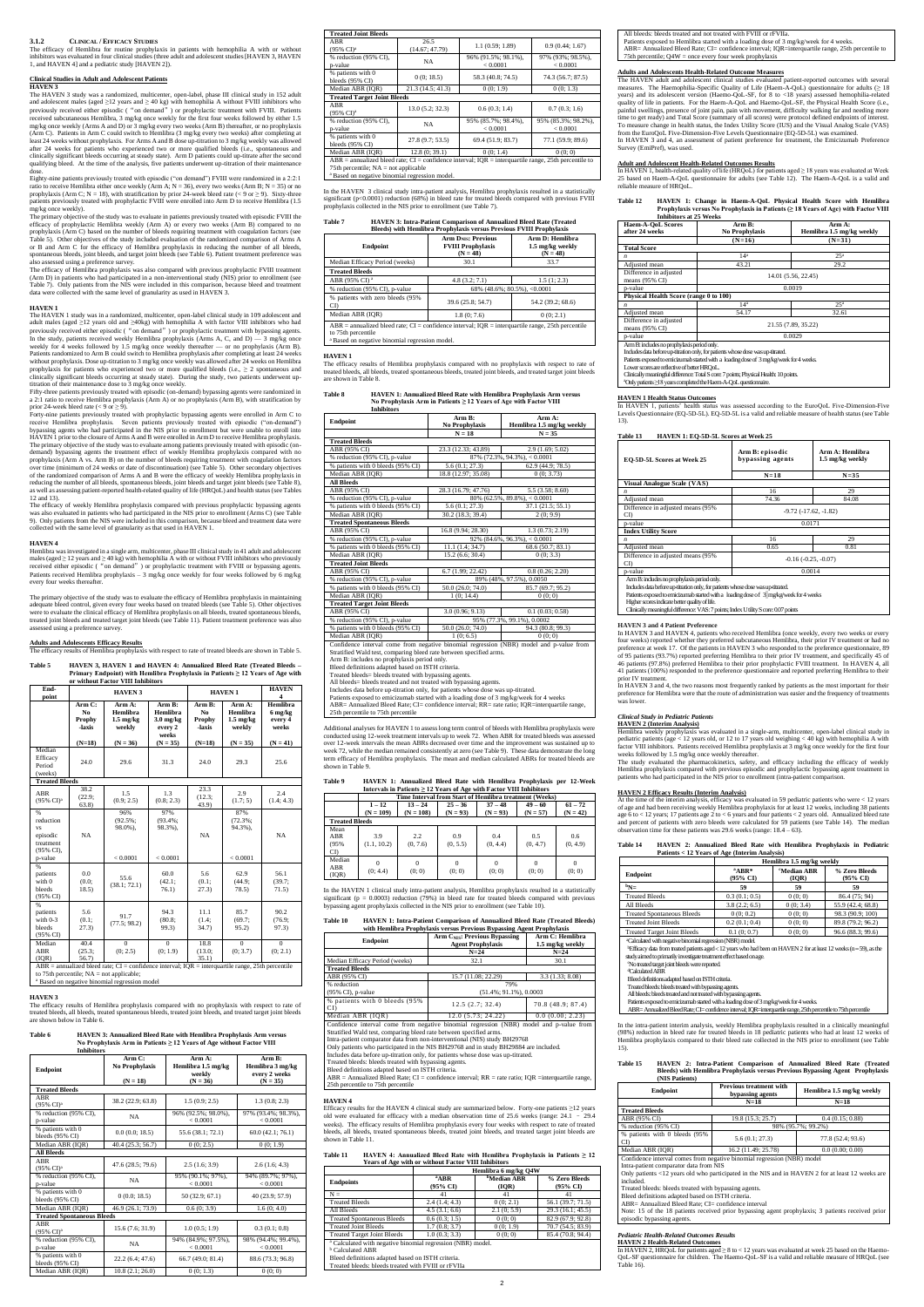**Table 16 HAVEN 2: Change from Baseline to Week 25 in Haemo-QoL-SF in the Physical Health Score of Patients (≥ 8 to < 12 Years of Age) following Treatment with Hemlibra Prophylaxis**

|                                                                                          | Haemo-OoL-SF        |  |
|------------------------------------------------------------------------------------------|---------------------|--|
| Physical Health Score (range 0 to 100) <sup>a</sup>                                      |                     |  |
| Mean baseline score (95% CI) $(n = 18)$                                                  | $29.5(16.4 - 42.7)$ |  |
| Mean change from baseline (95% CI) $(n = 15)$<br>$-21.7(-37.1 - -6.3)$                   |                     |  |
| <sup>a</sup> Lower scores (negative change scores) are reflective of better functioning. |                     |  |

In HAVEN 2, HRQoL for patients ages < 12 years was also evaluated at week 25 based on the Adapted<br>InhibQoL with Aspects of Caregiver Burden questionnaire completed by caregivers. The Adapted<br>InhibQoL is a valid and reliabl

| Table 17 | HAVEN 2: Change from Baseline to Week 25 in the Caregiver-reported        |
|----------|---------------------------------------------------------------------------|
|          | Physical Health Score of Patients (< 12 Years of Age) following Treatment |
|          | with Hemlibra Prophylaxis                                                 |

|                                                                                          | <b>Adapted InhibOoL with Aspects of</b><br><b>Caregiver Burden</b> |  |
|------------------------------------------------------------------------------------------|--------------------------------------------------------------------|--|
| Physical Health Score (range 0 to 100) <sup>a</sup>                                      |                                                                    |  |
| Mean baseline score (95% CI) $(n = 54)$                                                  | $37.2(31.5 - 42.8)$                                                |  |
| Mean change from baseline (95% CI) $(n = 43)$                                            | $-32.4(-38.6 - -26.2)$                                             |  |
| Dealing with Inhibitor Score (range 0 to 100) <sup>a</sup>                               |                                                                    |  |
| Mean baseline score (95% CI) $(n = 54)$                                                  | $57.7(53.3 - 62.1)$                                                |  |
| Mean change from baseline (95% CI) $(n = 43)$                                            | $-24.6$ $(-30.1 - -19.1)$                                          |  |
| Perceived Treatment Score (range 0 to 100) <sup>a</sup>                                  |                                                                    |  |
| Mean baseline score (95% CI) $(n = 54)$                                                  | $44.5(40.4 - 48.6)$                                                |  |
| Mean change from baseline (95% CI) $(n = 43)$                                            | $-16.9$ $(-23.1 - -10.6)$                                          |  |
| <sup>a</sup> Lower scores (negative change scores) are reflective of better functioning. |                                                                    |  |

**3.1.3** IMMUNOGENICITY<br>As with all therapeutic proteins, there is the potential for an immune response in patients treated with<br>Hemlibra. A total of 668 patients were tested for anti-emicizumab antibodies in the pooled pha clinical trials, of which 34 patients (5.1%) tested positive for anti-emicizumab antibodies. In 18 patients<br>(2.7%), anti-emicizumab antibodies were neutralizing in vitro. Of these, the neutralizing anti-<br>emicizum or efficacy of Hemlibra in 14 patients, while decreased emicizumab plasma concentrations were observed in four patients (0.6%).

**Surgeries and Procedures in the HAVEN Clinical Studies** There is limited experience on bypassing agent or FVIII use during surgeries and procedures in patient receiving Hemlibra prophylaxis. In the clinical studies, bypassing agent or FVIII use during surgeries and procedures was determined by the investigator.

One patient  $(0.2\%)$  with neutralizing anti-emicizumab antibodies and decreased emicizum concentrations experienced loss of efficacy after 5 weeks of treatment and discontinued Hemlibra. Overall, the safety profile of Hemlibra was similar between those patients with anti-emicizumab antibodies (including neutralizing antibodies) and those without (see sections 2.4 Warnings and Precautions, and 2.6 Undesirable Effects, Clinical Trials). The data reflect the number of patients whose test results were considered positive for antibodies to emicizumab using an enzyme-linked<br>immunosorbent assay (ELISA) and/or for neutralizing anti-emicizumab antibodies using a FVIII<br>chromogenic assay. Immunogenicity assay products and underlying disease. For these reasons, comparison of incidence of antibodies to emicizumab with the incidence of antibodies to other products may be misleading.

The mean ( $\pm$ SD) C<sub>trough</sub>, C<sub>max</sub> and ratios of C<sub>max</sub>/C<sub>trough</sub> at steady-state for the recommended maintenance doses of 1.5 mg/kg once weekly, 3 mg/kg every two weeks or 6 mg/kg every four weeks are shown in Table 18.

Similar PK profiles were observed following once weekly dosing (3 mg/kg/week for 4 weeks followed by 1.5 mg/kg/week) in adults/adolescents ( $> 12$  years) and children (< 12 years) (see Figure 2).

#### **3.2 PHARMACOKINETIC PROPERTIES**

Following multiple subcutaneous injections in hemophilia A patients, the apparent clearance was 0.272 L/day and the elimination apparent half-life was 26.8 days.

The pharmacokinetics of emicizumab were determined via a non-compartmental analysis in healthy subjects and using a population pharmacokinetic analysis on a database composed of 389 patients with hemophilia A.

No dedicated studies on the effect of renal impairment on the pharmacokinetics of emicizumab have been conducted. Most of the patients with hemophilia A in the population pharmacokinetic analysis had normal renal function (N = 332; creatinine clearance  $[CLcr] \ge 90$  mL/min) or mild renal impairment (N  $27$ ; CLcr of 60-89 mL/min).

#### **3.2.1 ABSORPTION**

Following subcutaneous administration in hemophilia A patients, the absorption half-life was 1.6 days.<br>Following multiple subcutaneous administrations of 3 mg/kg once weekly for the first 4 weeks in<br>hemophilia A patients, at week 5. Sustained mean trough plasma concentrations of emicizumab at steady-state were 51.1<br>µg/mL, 46.7 µg/mL and 38.3 µg/mL with the recommended maintenance doses of 1.5 mg/kg once<br>weekly, 3 mg/kg every two weeks or 6

#### **Figure 1 Mean (±95% CI) Emicizumab Trough Concentrations for Maintenance I**



#### **Table 18 Mean (± SD) Steady-State Emicizumab Concentrations**

|                                                                                                                             | <b>Maintenance Dose</b> |                 |                       |
|-----------------------------------------------------------------------------------------------------------------------------|-------------------------|-----------------|-----------------------|
| <b>Parameters</b>                                                                                                           | 1.5 mg/kg QW            | $3$ mg/kg $Q2W$ | $6 \text{ mg/kg}$ Q4W |
| $C_{\text{max, ss}}(\mu g/\text{mL})$                                                                                       | $55.1 \pm 15.9$         | $58.3 \pm 16.4$ | $67.0 \pm 17.7$       |
| $C_{\text{avg, ss}}(\mu g/\text{mL})$                                                                                       | $53.7 \pm 15.6$         | $53.7 \pm 15.6$ | $53.7 \pm 15.6$       |
| $C_{trough, ss} (\mu g / mL)$                                                                                               | $51.2 \pm 15.2$         | $46.9 \pm 14.8$ | $38.5 \pm 14.2$       |
| $C_{\text{max}}/C_{\text{trough}}$ ratio                                                                                    | $1.08 \pm 0.03$         | $1.26 \pm 0.12$ | $1.85 \pm 0.47$       |
| $C_{\text{avg, ss}}$ = average concentration at steady state; $C_{\text{max, ss}}$ = maximum plasma concentration at steady |                         |                 |                       |
| state; $C_{\text{trough, ss}}$ = trough concentration at steady state; QW = once weekly; Q2W = every two                    |                         |                 |                       |
| weeks; $Q4W =$ every four weeks. Pharmacokinetic parameters derived from the population $PK$                                |                         |                 |                       |
| model.                                                                                                                      |                         |                 |                       |

ion pharmacokinetics analyses in patients with hemophilia A showed that race did not affect the pharmacokinetics of emicizumab.

## **Figure 2 Mean Plasma Emicizumab Concentration versus Time Profiles for Patients ≥ 12 Years (Studies HAVEN 1 and HAVEN 3) Compared with Patients < 12 Years (Study HAVEN 2)**



Storage: *as registered locally.* Do not freeze

Once removed from the refrigerator, unopened vials can be kept at room temperature (below 30°C) for up to 7 days.

After storage at room temperature, unopened vials may be returned to the refrigerator. Cumulative storage time at room temperature should not exceed 7 days.

In healthy subjects, the absolute bioavailability following subcutaneous administration of 1 mg/kg was between 80.4% and 93.1% depending on the injection site. Similar pharmacokinetic profiles were observed following subcutaneous administration in the abdomen, upper arm, and thigh. Emicizumab can be administered interchangeably at these anatomical sites (see section 2.2 Dosage and Administration).

**3.2.2 DISTRIBUTION**<br>Following a single intravenous dose of 0.25 mg/kg emicizumab in healthy subjects, the volume of distribution at steady state was 106 mL/kg (i.e., 7.4 L for a 70-kg adult). Emicizumab is not intended

patients following multiple subcutaneous doses of emicizumab was 10.4L.

#### **3.2.3 METABOLISM**

combining vials to administer the prescribed dose.<br>Recommended criteria for syringes, needles and vial adapter are defined to ensure correct and safe<br>administration of Hemlibra. These criteria are based on handling conside subcutaneous injection), Hemlibra characteristics (e.g., viscosity), and compatibility between Hemlibra and device materials.

The metabolism of emicizumab has not been studied. IgG antibodies are mainly catabolized by lysosomal proteolysis and then eliminated from or reused by the body.

#### **3.2.4 ELIMINATION**

Following intravenous administration of 0.25 mg/kg in healthy subjects, the total clearance of emicizumab was 3.26 mL/kg/day (i.e. 0.228 L/d for a 70-kg adult) and the mean terminal half-life was 26.7 days.

Criteria: Transparent polypropylene or polycarbonate syringe with Luer-Lock™ tip (in case not locally<br>available, a syringe with Luer Slip tip can be used), graduation 0.1 mL, sterile, for injection only, single-<br>use, late fulfilling the above criteria must be used.

Following single subcutaneous injection in healthy subjects, the elimination half-life was approximately 4 to 5 weeks.

#### **Dose Linearity**

Emicizumab exhibited dose-proportional pharmacokinetics in patients with hemophilia A over a dose range from 0.3 to 6mg/kg once weekly following subcutaneous administration.

#### **3.2.5 PHARMACOKINETICS IN SPECIAL POPULATIONS Renal impairment**

**Incompatibilities**<br>No incompatibilities between Hemlibra and polypropylene or polycarbonate syringes and stainless steel<br>needles have been observed.

Only 2 patients had moderate renal impairment (CLcr of 30-59 mL/min). No patients had severe renal impairment. Mild or moderate renal impairment did not appear to have an impact on the pharmacokinetics of emicizumab (see also section 2.2.1 Special Dosage Instructions).

**Hepatic impairment**<br>No dedicated studies on the effect of hepatic impairment on the pharmacokinetics of emicizumab have<br>been conducted. Most of the patients with hemophilia A in the population pharmacokinetic analysis had normal hepatic function (bilirubin and AST  $\leq$  ULN, N =300) or mild hepatic impairment (bilirubin  $\leq$ ULN and AST > ULN or bilirubin < 1.0 to 1.5  $\times$  ULN and any AST, N=51). Only 6 patients had moderate hepatic impairment (1.5 × ULN < bilirubin ≤ 3 × ULN and any AST). Mild or moderate hepatic impairment did not affect the pharmacokinetics of emicizumab (see also section 2.2.1 Special Dosage Instructions). Hepatic impairment was defined by the National Cancer Institute (NCI) criteria for hepatic dysfunction.

- **Do not** inject yourself or someone else unless you have been shown how to by your healthcare provider.
- Make sure the name Hemlibra is on the box and vial label.
- Before opening the vial, read the vial label to make sure you have the correct medicine strength(s) to give the dose prescribed for you. You may need to use more than 1 vial to give yourself the correct dose. Check the expiry date on the box and vial label. **Do not** use if the expiry date has passed.
- **Only use the vial once.** After you inject your dose, throw away any unused Hemlibra left in the vial. Do not save unused medicine in the vial for later use.
- **Only use the syringes, transfer needles, and injection needles that your healthcare provider prescribes.**
- **Use the syringes, transfer needles and injection needles only once. Throw away any used syringes and needles.**
- If your prescribed dose is more than 2 mL, you will need to have more than one subcutaneous injection of Hemlibra; contact your healthcare provider for the injection instructions.
- You must inject Hemlibra only under the skin.

#### **Pediatrics**

The effect of age on the pharmacokinetics of emicizumab was assessed in a population pharmacokinetic analysis which included 5 infants (≥1 month to < 2 years), 55 children (≥ 2 years to < 12 years) and 50 adolescents (12 to < 18 years) with hemophilia A. Age did not affect the pharmacokinetics of<br>emicizumab in pediatric 2.2.1). In paediatric patients less than 6 months old, the predicted concentrations of emicizumab were 19% to 33% lower than the older patients, especially with maintenance doses of 3 mg/kg once every two weeks or 6 mg/kg once every four weeks.

- Collect all supplies listed below to prepare and give your injection. **Check** the expiry date on the box, on the vial label and on the supplies listed below. **Do not use**
- If the expiry date has passed. **Do not use** the vial if:
	-
	- the medicine is cloudy, hazy or coloured. the medicine contains particles.
	- the cap covering the stopper is missing.
- Inspect the supplies for damage. **Do not use** if they appear damaged or if they have been dropped. Place the supplies on a clean, well-lit flat work surface.

#### **Geriatrics**

INCLUDED IN THE BOX: **• Vial containing the medicine** 

The effect of age on the pharmacokinetics of emicizumab was assessed in a population pharmacokinetic analysis which included 13 patients aged 65 years and older (no patients were older than 75 years of age). Relative bioavailability decreased with older age, but no clinically important differences were observed in the pharmacokinetics of emicizumab between patients < 65 years and patients ≥ 65 years.

# **Race**

#### **3.3 PRECLINICAL SAFETY**

Preclinical data reveal no special hazards for humans based on studies of acute and repeated dose toxicity, including safety pharmacology endpoints and endpoints for reproductive toxicity.

#### **3.3.1 CARCINOGENICITY**

No carcinogenicity studies have been performed to establish the carcinogenic potential of emicizumab.

**3.3.2 GENOTOXICITY** No studies have been performed to establish the mutagenic potential of emicizumab.

#### **3.3.3 IMPAIRMENT OF FERTILITY**

Emicizumab did not cause any toxicological changes in the reproductive organs of male or female cynomolgus monkeys at doses of up to 30 mg/kg/week in subcutaneous general toxicity studies of up to 26-week duration and at doses of up to 100 mg/kg/week in a 4-week intravenous general toxicity study.

#### **3.3.4 REPRODUCTIVE TOXICITY**

No data are available with respect to potential side effects of emicizumab on embryo-fetal development.

**3.3.5** OTHER OUTHER CONSECT A SAMPLE TO A SAMPLE IT A *n* in the *n* in *n* in *in vitro* study of cytokines induced by emicizional parameters in the study of explosines induced by emicizumab were comparable to those indu

# **4. PHARMACEUTICAL PARTICULARS**

**4.1 STORAGE** Hemlibra should not be used after the expiry date (EXP) shown on the pack. Shelf life: *as registered locally.*

Do not shake.

#### Keep the vial in the outer carton in order to protect from light.

## **4.2 SPECIAL INSTRUCTIONS FOR USE, HANDLING AND DISPOSAL** Hemlibra solution is a sterile, preservative-free, and ready to-use solution for subcutaneous injection that does not need to be diluted.

Hemlibra solution should be inspected visually to ensure there is no particulate matter or discoloration prior to administration. Hemlibra is a colorless to slightly yellow solution. Hemlibra solution should be discarded if particulate matter is visible or the product is discolored.

Hemlibra solution for injection vials are for single-use only.

A syringe, a transfer needle (or vial adapter) and an injection needle are needed to withdraw Hemlibra solution from the vial and inject it subcutaneously. Please see below the selection criteria for the recommended device options:

A 1 mL syringe should be used for an injection up to 1 mL of Hemlibra solution. Administer doses of

Hemlibra greater than 1 mL and up to 2 mL with a 2 mL to 3 mL syringe. Refer to the Hemlibra "Instructions for Use" for handling instructions when combining vials in a syringe. Do not use different Hemlibra vial concentrations (30mg/mL and 150mg/mL) in a single syringe when

## **1 mL syringe**

-<br>sparent polypropylene or polycarbonate syringe with Luer-Lock™ tip (in case not locally available, a syringe with Luer Slip tip can be used), graduation 0.01 mL, sterile, for injection only,<br>single-use, latex-free and non-pyrogenic. When used together with a vial adapter, a low dead space<br>plunger 1 mL syringe

#### **2 to 3 mL syringe**

#### **Transfer needle:**

Criteria: Stainless steel with Luer-Lock™ connection (in case not locally available, a needle with Luer Slip connection can be used), sterile, gauge 18 G, length 1'' to 1½'', blunt or single-bevel (or semi-blunt tip), single-use, latex-free and non-pyrogenic, **OR**

Transfer needle with filter:<br>Criteria: Stainless steel with Luer-Lock connection (in case not locally available, a needle with Luer<br>Slip connection can be used), sterile, gauge 18 G, length 1" to 1½", blunt or single-bevel

# **Vial adapter**

Criteria: Polycarbonate with Luer-Lock connection, sterile, fitting 15 mm vial neck outer diameter, single-use, latex-free and non-pyrogenic.

#### **Injection needle:**

Criteria: Stainless steel with Luer-Lock™ connection, sterile, gauge 26 G (acceptable range: 25-27 G), length preferably 3/8'' or maximally ½'', single-use, latex-free and non-pyrogenic, preferably including needle safety feature. Once transferred from the vial to the syringe, the medicinal product should be used immediately since it does not contain any antimicrobial preservative.

**Disposal of syringes/sharps** The following procedures should be strictly adhered to regarding the use and disposal of syringes:

- Needles and syringes should never be reused.
- Place all used needles and syringes into a sharps container (puncture-proof disposable container).

#### **Disposal of unused/expired medicines**

The release of pharmaceuticals in the environment should be minimized. Medicines should not be disposed of via wastewater and disposal through household waste should be avoided. Use established "collection systems", if available in your location. Local requirements should be followed for the disposal process of unused/expired medicines.

#### e: keep out of reach of children

#### Current at March 2022



F. Hoffmann-La Roche Ltd, Basel, Switzerland





You must read, understand and follow the Instructions for Use before injecting Hemlibra. Your<br>healthcare provider should show you how to prepare, measure, and inject Hemlibra properly before you<br>use it for the first time.

#### **Important Information:**

#### **Storing Hemlibra vials, needles and syringes:**

- Keep the vial in the original box to protect the medicine from light.
- Keep the vials, needles and syringes out of the sight and reach of children. Store the vial in the refrigerator.
- **Do not** freeze.
- **Do not** shake the vial.
- Take the vial out of the refrigerator 15 minutes before use and allow it to reach room
	- temperature (below 30 C) before preparing an injection.<br>• Once removed from the refrigerator, the unopened vial can be kept at room temperature for up<br>to 7 days. After storage at room temperature unopened vials may be retu refrigerator. The total amount of time outside cold storage and at room temperature should not
- exceed 7 days. Discard vials that have been kept at room temperature for more than 7 days or have been in
	- temperatures above 30° C.
	- Keep the transfer needle, injection needle and syringe dry.

## **Inspecting the medicine and your supplies:**

● HEMLIBRA **Instructions for Use**

NOT INCLUDED IN THE BOX:

● **Alcoholwipes**

**Note:** If you need to use more than 1 vial to inject your prescribed dose, you must use a new alcohol

wipe for each vial. ● **Gauze** ● **Cotton Ball**

● **Syringe**

**Note:** For injection amount up to 1 mL use a **1 mL** syringe.<br>For injection amount between 1 mL and 2 mL For injection amount between 1 mL and 2 mL use a **2 mL or 3 mL syringe.**

● **18G Transfer Needle with 5 micrometre** 

**filter**

**Note:** If you need to use more than 1 vial to inject your prescribed dose, you must use a new transfer needle for each vial. **Do not** use the transfer needle to inject the

medicine.

● **26G Injection Needle with safety shield Do not** use the injection needle to withdraw

medicine from vial.

● **Sharps disposal container** 



#### **Get ready:**

 Before use, allow the vial(s) to reach room temperature for about 15 minutes on a clean flat surface away from direct sunlight.

饮

- Do not try to warm the vial by any other way.
- Wash your hands well with soap and water.

## **Selecting and preparing an injection site:**

- Clean the chosen injection site area using an alcohol wipe.
- Let the skin dry for about 10 seconds. Do not touch, fan or blow on the cleaned area before your injection.

For injection, y**ou can use your:**

- Thigh (front and middle).
- Stomach area (abdomen), except for 5 cm around the navel (belly button).
- Outer area of the upper arm (only if a caregiver is giving the injection).
- You should use a different injection site for each injection, at least 2.5 cm away from the area you used for your previous injection.
- Do not inject into areas that could be irritated by a belt or waistband. Do not inject into moles, scars, bruises, or areas where the skin is tender, red, hard or the



**Figure A**

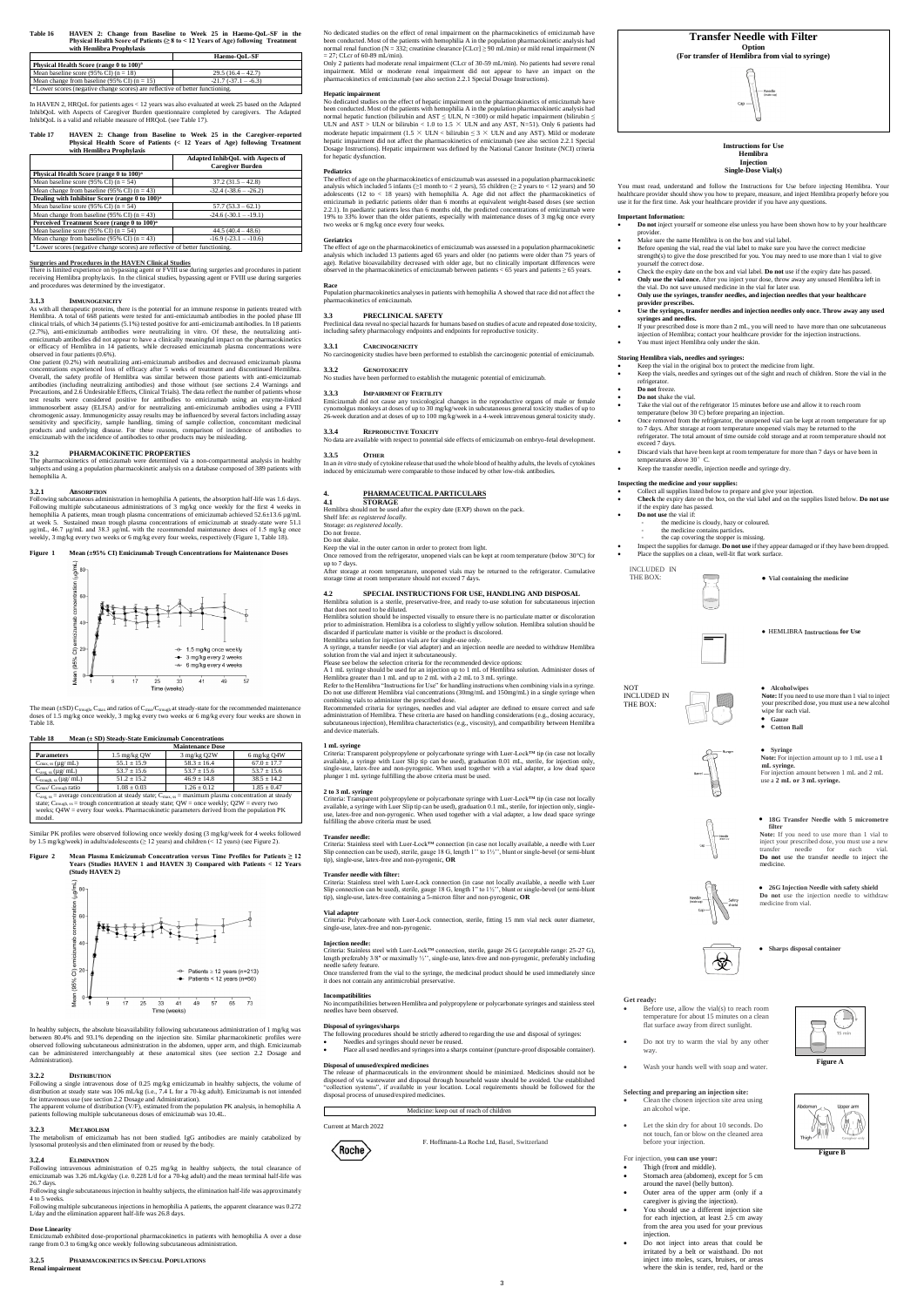#### skin is broken.

## **Preparing the syringefor injection:**

- Do not touch exposed needles or place them on a surface once the cap has been removed.
- Once the syringe has been filled with the medicine, the injection must be given immediately. Once the injection needle cap has been removed, the medicine in the syringe must be
- injected under the skin within 5 minutes. Do not use the syringe if the needle touches any surface.
- **Throw away any used vial(s), needles, vial or injection needle caps and used syringes in a sharps or puncture-proof container.**

**Important information after the injection:**

- Do not rub the injection site after injection.
- If you see drops of blood at the injection site, you can press a sterile cotton ball or gauze over the injection site for at least 10 seconds, until bleeding has stopped.
- If you have bruising (small area of bleeding under the skin), an ice pack can also be pressed gently on the site. If bleeding does not stop, please contact your healthcare provider.

## **Disposingof the medicine and supplies:**

• Take the cap off the vial(s). Throw away the vial cap(s) into the sharps disposal container.

- Clean the top of the vial(s) stopper with
- 

# Upper arm

• Hold the syringe by the barrel with the transfer needle pointing up. Carefully pull the transfer needle cap straight off and away from your body. **Do not throw the cap away. Place the transfer needle cap down on a clean flat surface.** You will need to recap the transfer needle after transferring the

 **Do not touch** the needle tip or place it on a surface after the needle cap has been

- **Important: Always keep the sharps disposal container out of reach of children.** Put your used needles and syringes in a sharps disposal container straight away after use. Do not throw away any loose needles and syringes in your household waste.
- If you do not have a sharps disposal container, you may use a household container that
- is: made of heavy-duty plastic
- can be closed with a tight-fitting, puncture resistant lid, without sharps being able to come out.
- upright and stable during use. leak-resistant.
- properly labelled to warn of hazardous waste inside the container.
- When your sharps disposal container is almost full, you will need to follow your local guidelines for the right way to dispose of your sharps disposal container.
- Do not throw away any used sharps disposal container in your household waste unless your local guidelines permit this. Do not recycle your used sharps disposal container.

• Keep the vial on the flat working surface and insert the transfer needle and syringe straight down into the centre of the vial

**Important:** If your prescribed dose is more than the amount of medicine in the vial, **withdraw all of the medicine** and go to the "**Combining Vials**" **section** now.

#### **Step 1. Remove vial cap and clean top**



an alcohol wipe.

**Step 2. Attach transfer needle with filter to syringe**

<u>=0 alg</u>

Push and twist

 **Push and twist the transfer needle clockwise** on to the syringe until it is fully

attached.

 Slowly pull back on the plunger and draw air into the syringe that is the same amount

as your prescribed dose.

**Step 3. Uncap transfer needle**

F

medicine.

- Remove the transfer needle from the syringe
	- Throw away the used transfer needle into a



removed.

**Step 4. Inject air into vial**

stopper.

 Keep the needle in the vial and turn the vial upside down.



- 
- - **Do not touch** the needle tip or allow it to touch any surface.
	- After the injection needle cap has been removed, the medicine in the syringe must

- With the needle pointing upwards, push on the plunger to inject the air from the syringe **above the medicine.**
- Keep your finger pressed down on the syringe plunger.
- **Do not** inject air into the medicine as this could create air bubbles in the medicine.

#### **Step 5. Transfer medicine to syringe**



- Slide the tip of the needle down so that it is **within the medicine.**
- **Slowly** pull back the plunger to prevent air bubbles/foam. Fill the syringe with more than the amount of medicine needed for your prescribed dose.
- Be careful not to pull the plunger out of the syringe.

be injected within 5 minutes.

**Step 6. Remove air bubbles**



- Slowly inject all of the medicine by gently pushing the plunger all the way down.
- Remove the needle and syringe from the injection site at the same angle as inserted.
- Move the safety shield forward 90°, away from the syringe barrel.
- Holding the syringe with one hand, **press the safety shield down** against a flat surface with a firm, quick motion until you hear a "click".
- If you do not hear a click, look to see that the needle is fully covered by the safety shield.
- Keep your fingers behind the safety shield and away from the needle at all times.
- **•** Do not detach injection needle.
- Put **your** used needles and syringes in a sharps disposal container right away after use. For further information refer to the section "Disposing of the medicine and
- supplies". • Do not try to remove the used injection
- **•** Do not recap the injection needle with the
- **Important:** Always keep the sharps disposal container out of reach of children. Throw away any used caps, vial(s), needles and syringes in a sharps or puncture-proof

- Keep the needle in the vial and check the syringe for larger air bubbles. Large air bubble can reduce the dose you receive.
- **Remove the larger air bubbles** by gently **tapping** the syringe barrel with your fingers until the air bubbles rise to the top of the syringe. Move the tip of the needle **above the medicine** and slowly push the plunger up to push the air bubbles out of the syringe.
- If the amount of medicine in the syringe is now at or below your prescribed dose, move the tip of the needle to **within the medicine** and slowly **pull** back the plunger until you have **more** than the amount of medicine needed for your **prescribed dose.**
- Be careful not to pull the plunger out of the syringe.
- Repeat the steps above until you have removed the larger air bubbles.

• Throw away the used transfer needle into a sharps disposal container.

**Note:** Ensure you have enough medicine in the syringe to complete your dose before moving onto the next step. If you cannot remove all medicine, turn the vial upright to reach the remaining amount

**I** Do not use the transfer needle to inject medicine as this may cause pain and bleeding.

#### **Step 7. Recap transfer needle**

- Remove the syringe and transfer needle from the vial.
- **Using one hand, slide** the transfer needle into the cap and **scoop upwards** to cover the needle.
- Once the needle is covered, push the transfer needle cap towards the syringe to fully attach it with **one hand** to prevent accidentally injuring yourself with the needle.
- Select and **clean** your injection site with an alcohol wipe.







**Step 8. Clean injection site**

#### **Step 9. Remove transfer needle**



by twisting anticlockwise and gently pulling.

sharps disposal container.

## **Step 10. Attach injection needle to syringe**

 $\Rightarrow$ Push and twist

 Push and twist the injection needle clockwise onto the syringe until it is fully attached.

#### **Step 11. Move safety shield**



 Move the safety shield (if present) away from the needle and **towards** the syringe

barrel.

• Hold the syringe with the needle pointing up and slowly push the plunger to your prescribed dose

#### **Step 12. Uncap injection needle**



 Carefully pull the injection needle cap straight away from the syringe. Throw away the cap into a sharps disposal

container.

## **Step 13. Adjust plunger to prescribed dose**



## **Step 14. Subcutaneous (under the skin) injection**



- **Check your dose**, ensure the top rim of the plunger is in line with the mark on the syringe for your prescribed dose.
- Pinch the selected injection site and fully insert the needle at a **45° to 90° angle** with a quick, firm action. **Do not** hold or push on the plunger while inserting the needle.
- Hold the position of the syringe and let go of the pinched injection site.





#### **Step 15. Inject the medicine**

## **Step 16. Cover needle with safety shield**





## **Step 17. Throw away the syringe and needle**



- needle from the used syringe. cap.
- container

#### **Combining Vials**

If you need to use more than 1 vial to get to your total prescribed dose, follow these steps after

you have drawn up the medicine from the first vial:

#### **Step A. Recap transfer needle**







Remove the syringe and transfer needle from

the first vial.

 **Using one hand**, slide the transfer needle into the cap and **scoop upwards** to cover the

needle.



 Once the needle is covered, push the transfer needle cap toward the syringe to fully attach it with **one hand** to prevent accidentally injuring yourself with the needle.

# **Step B. Remove transfer needle**





## **Step C. Attach a new transfer needle with filter to syringe**

 $\frac{1}{\sqrt{2}}$ 

**RANDER** 

**Note: You must use a new transfer needle with filter each time you withdraw medicine from a new vial.**

**Step D. Uncap transfer needle**

Push and twist

-G<del>---------</del>

- Push and twist a **new** transfer needle clockwise on to the syringe until it is fully attached.
- Slowly pull back the plunger and draw some air into the syringe.
- Hold the syringe by the barrel with the transfer needle cap pointing up.
- Carefully pull the transfer needle cap straight off and away from your body. **Do not throw the cap away.** You will need to recap the transfer needle after drawing up the medicine.
- **Do not touch** the needle tip.
- With the new vial on the flat working surface, insert the new transfer needle and syringe, straight down into the **center** of the vial stopper.

**Step E. Inject air into vial**

- Keep the transfer needle in the vial and turn the vial upside down.
- With the needle pointing upwards, inject the air from the syringe **above the medicine**.
- Keep your finger pressed down on the syringe plunger
- **Do not** inject air into the medicine as this could create air bubbles in the medicine.
- Slide the tip of the needle down so that it is **within the medicine**.
- **Slowly** pull back the plunger to prevent air bubbles/foam. Fill the syringe barrel more than the amount of medicine needed for your prescribed dose.
- Be careful not to pull the plunger out of the syringe.

## **Step F. Transfer medicine to syringe**